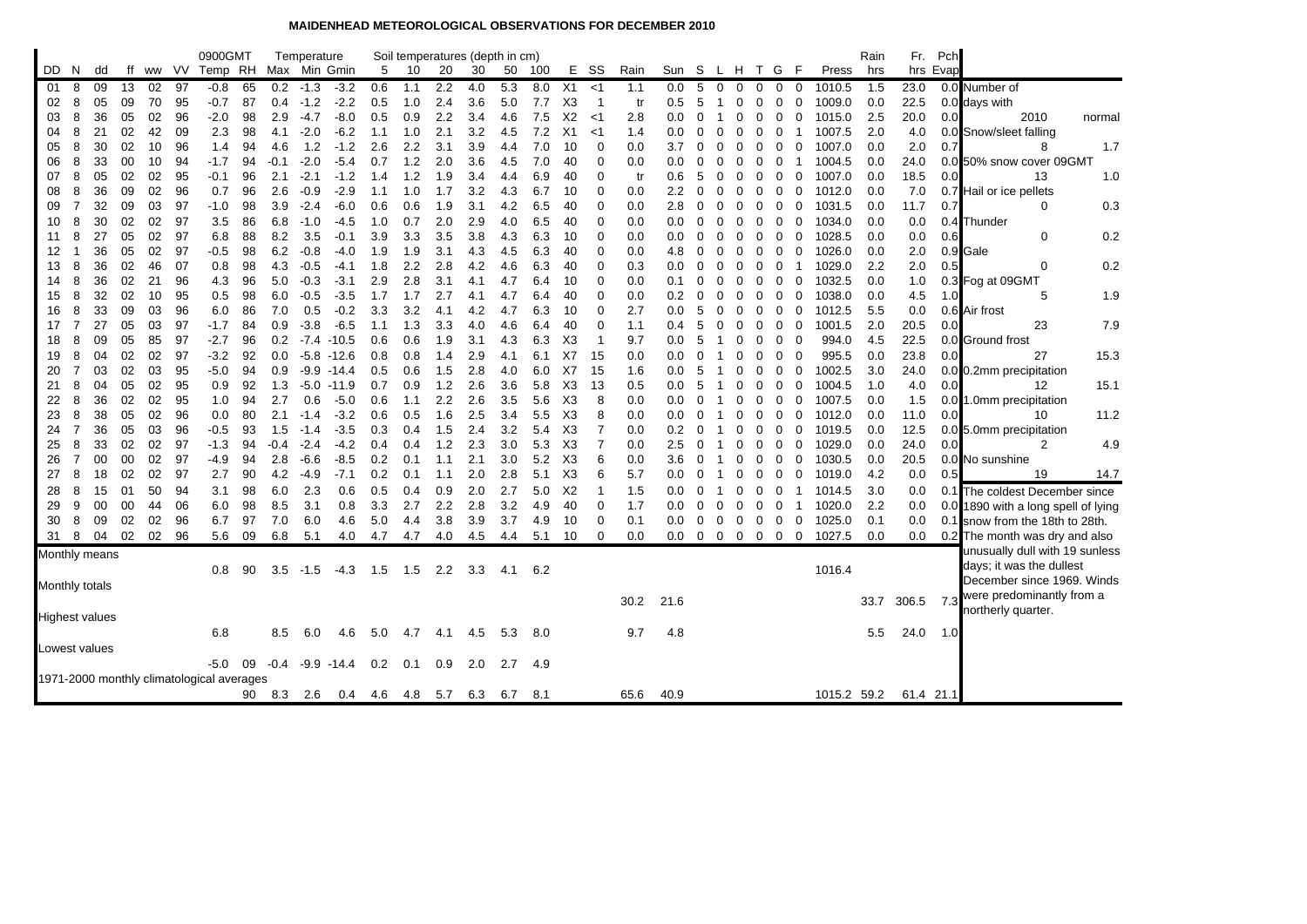Key

| DD:                | date                                                                          |    |                                                                                            |   |                         |          |                       |                                         |                             |  |  |  |  |
|--------------------|-------------------------------------------------------------------------------|----|--------------------------------------------------------------------------------------------|---|-------------------------|----------|-----------------------|-----------------------------------------|-----------------------------|--|--|--|--|
| 07GMT observations |                                                                               |    |                                                                                            |   |                         |          |                       |                                         |                             |  |  |  |  |
|                    | N                                                                             |    | cloud cover (oktas, 9=obscured)                                                            |   |                         | dd       |                       |                                         | wind direction (degrees/10) |  |  |  |  |
|                    | ff                                                                            |    | wind speed (knots)                                                                         |   |                         |          |                       |                                         |                             |  |  |  |  |
|                    | ww                                                                            |    | present weather code                                                                       |   |                         |          |                       |                                         |                             |  |  |  |  |
|                    |                                                                               |    | cloud decreasing                                                                           |   |                         | 41       |                       | fog patches                             |                             |  |  |  |  |
|                    |                                                                               | 2  | sky not changing                                                                           |   |                         | 45       | fog                   |                                         |                             |  |  |  |  |
|                    |                                                                               | 3  | cloud increasing                                                                           |   |                         | 50       |                       | intermittent slight drizzle             |                             |  |  |  |  |
|                    |                                                                               | 10 | mist                                                                                       |   |                         | 60       |                       | intermittent slight rain                |                             |  |  |  |  |
|                    |                                                                               | 21 | recent rain                                                                                |   |                         | 61       |                       | continuous slight rain                  |                             |  |  |  |  |
|                    | VV visibility (00-50 metres/100, 94 very poor, 95 poor, 96 moderate, 97 good) |    |                                                                                            |   |                         |          |                       |                                         |                             |  |  |  |  |
|                    |                                                                               |    | Soil temperatures are for 0700GMT beneath bare soil (5, 10, 20cm) or grass (30, 50, 100cm) |   |                         |          |                       |                                         |                             |  |  |  |  |
| 09GMT observations |                                                                               |    |                                                                                            |   |                         |          |                       |                                         |                             |  |  |  |  |
|                    | Temp                                                                          |    | temperature (degC)                                                                         |   |                         | RH       | relative humidity (%) |                                         |                             |  |  |  |  |
|                    | E.                                                                            |    | state of ground (10 moist, 20 wet, 40 frozen, X1-X7 snow)                                  |   |                         | SS       | snow depth (cm)       |                                         |                             |  |  |  |  |
|                    | Press                                                                         |    | air pressure (mb)                                                                          |   |                         |          |                       |                                         |                             |  |  |  |  |
| 24 hour readings   |                                                                               |    |                                                                                            |   |                         |          |                       |                                         |                             |  |  |  |  |
|                    | Max                                                                           |    | maximum temperature (degC) beginning 09GMT                                                 |   |                         | Min      |                       | minimum temperature (degC) ending 09GMT |                             |  |  |  |  |
|                    | Gmin                                                                          |    | grass minimum temperature (degC) ending 09GMT                                              |   |                         | Rain     |                       | precipitation beginning 09GMT           |                             |  |  |  |  |
|                    | Sun                                                                           |    | sunshine (hours) sunrise-sunset                                                            |   |                         | Rain hrs |                       | hours of rainfall (>0.1mm/h) 09-09GMT   |                             |  |  |  |  |
|                    | Fr. Hrs<br>hours of air frost (00-24GMT)                                      |    |                                                                                            |   |                         |          | Pch Evap              | Piche evaporation (ml) beginning 09GMT  |                             |  |  |  |  |
| Days with          |                                                                               |    |                                                                                            |   |                         |          |                       |                                         |                             |  |  |  |  |
|                    | S                                                                             |    | snow(5) or sleet(1) falling                                                                |   | 50% snow cover at 09GMT |          |                       | H                                       | hail or ice pellets         |  |  |  |  |
|                    |                                                                               |    | thunder heard                                                                              | G | gale                    |          |                       | F                                       | fog at 09GMT                |  |  |  |  |
|                    |                                                                               |    |                                                                                            |   |                         |          |                       |                                         |                             |  |  |  |  |

## $\overline{D}$